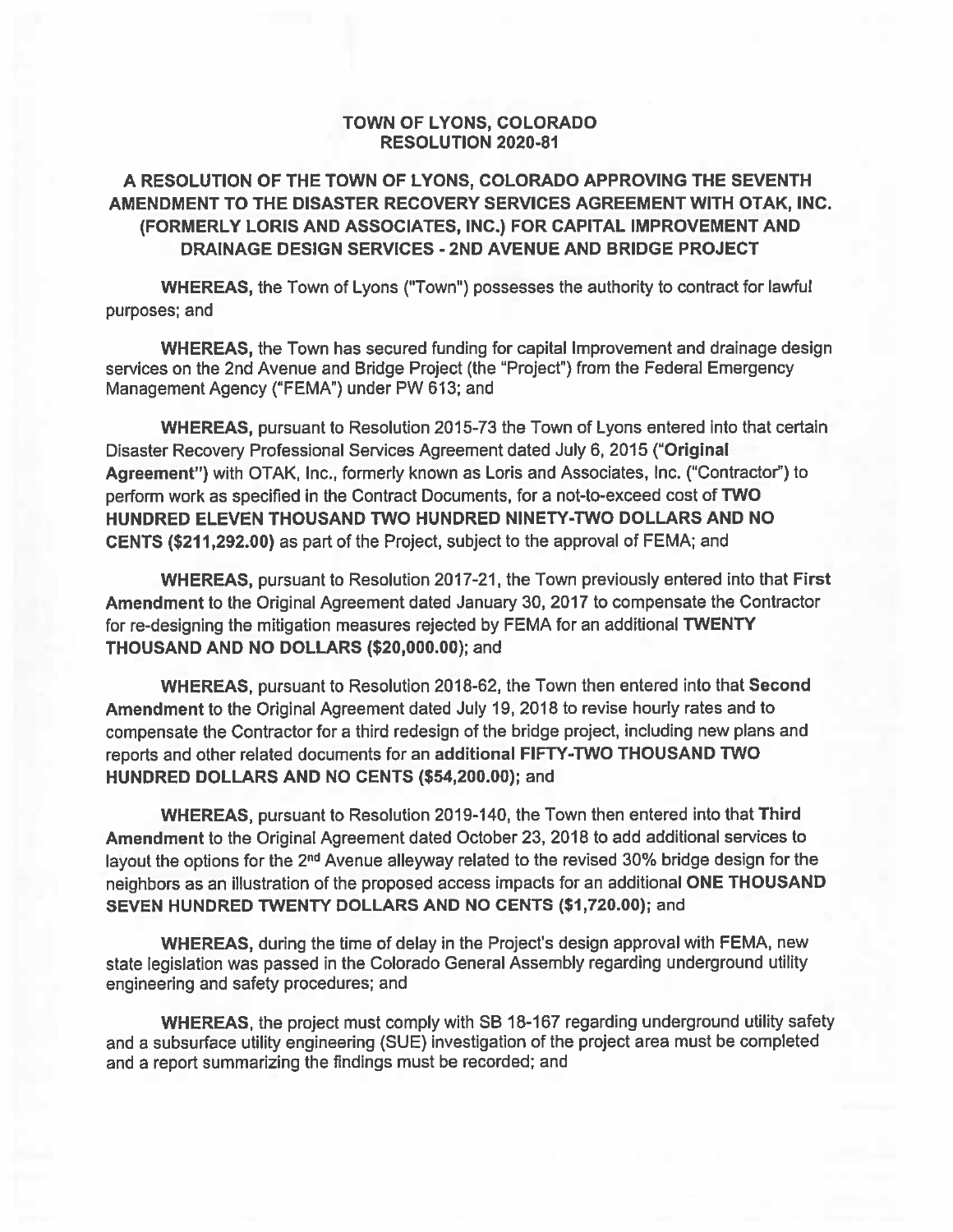WHEREAS, the Town then entered into that Fourth Amendment to the Original Agreement dated December 10, 2019 to include Subsurface Utility Engineering work and additional construction oversight add services in which the contract total amount was increased by FORTY-THREE THOUSAND SEVEN HUNDRED THIRTY DOLLARS AND NO CENTS  $($43,730.00);$  and

WHEREAS, during the time of delay in the Project's design approval with FEMA (from 2016 to 2019), the endangered species habitat (Preble's Meadow Jumping Mouse), wetlands/ Waters of the US (WUS) and the overall environment within the project area have naturally changed over time, therefore the initial data collected in 2015 needed to be verified and updated in order to meet the 404 permit application requirements, and to allow the completion of the project's original scope of work; and

WHEREAS, pursuant to Resolution 2019-140 dated October 21, 2019, the Parties then entered into that Fifth Amendment to the Original Agreement with the Contractor for an environmental update which increased the contract total by FOUR THOUSAND EIGHT HUNDRED EIGHTY-NINE DOLLARS AND NO CENTS (\$4,889.00); and

WHEREAS, pursuant to Resolution 2020-67 dated April 20, 2020, the Parties then entered into that Sixth Amendment to the Original Agreement with the Contractor to complete the scope of work and new design standards set forth in the new CDOT bridge codes and engineering standards due to an unavoidable lapse in time between the initial 30% design submittal (2017) and 90% design submittal (2020), including design services, bid assistance, construction administration, SUE field work, billing rate updates, schedule and scope adjustments which increased the contract total by SEVENTY- NINE THOUSAND SIX HUNDRED FORTY-ONE DOLLARS AND NO CENTS (\$79,641.00); and

WHEREAS, the Contractor requires another amendment to the Original Agreement in order to revise the design for stairs to provide access for a property owner and provided a Proposal Request shown in Exhibit 1 for an additional SIX THOUSAND NINE HUNDRED SIXTY-SEVEN DOLLARS AND NO CENTS (\$6,967.00) as outlined in the Revised Fee Schedule in Exhibit 2 for a new not-to-exceed contract total amount of FOUR HUNDRED TWENTY THOUSAND FOUR HUNDRED THIRTY-NINE DOLLARS AND NO CENTS (\$420,439.00) ("Seventh Amendment"); and

**WHEREAS, Section 18 of the Agreement requires that amendments to the Agreement** be in writing and signed by both Parties; and

WHEREAS, the Town of Lyons Board of Trustees desires to approve the Seventh Amendment to the Original Agreement with the Contractor, a copy of which is attached hereto, and authorizes the Mayor to execute such Sixth Amendment on behalf of the Town.

### NOW, THEREFORE, BE IT RESOLVED BY THE BOARD OF TRUSTEES OF THE TOWN OF **LYONS, COLORADO:**

The above recitals are hereby incorporated by reference. Section 1.

The Town Board of Trustees hereby: Section 2.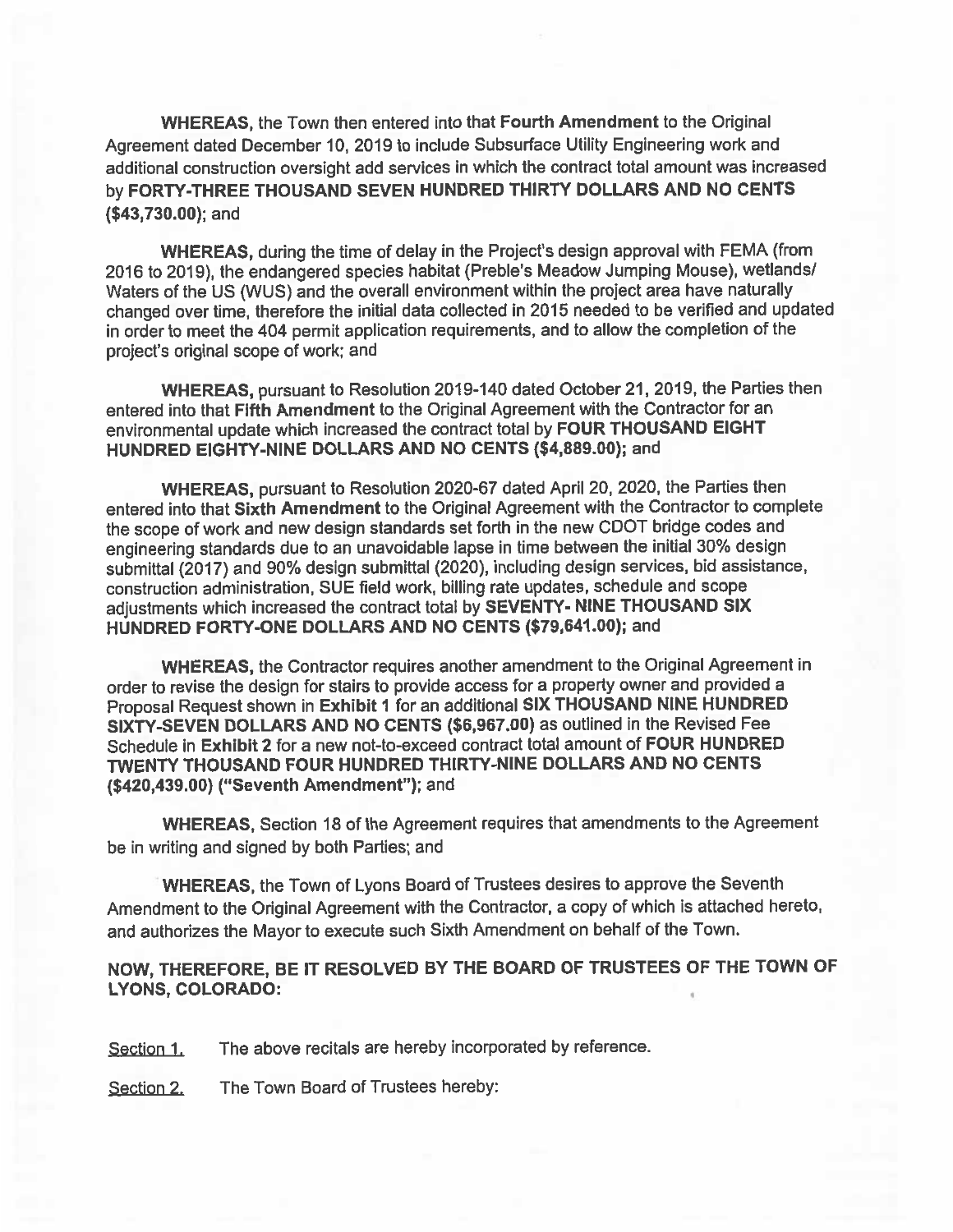- **(a) Approves the Seventh Amendment in substantially the form attached as in Exhibit 2.**
- (b) **Authorizes the Town Administrator and the Town Attorney, in consultation with the Mayor, to make such changes as may be necessary to correct any nonmaterial errors or language in the Seventh Amendment that do not increase the obligations of the Town.**
- **(c) Authorizes the Mayor or Mayor Pro Tern to execute the complete Agreement on behalf of the Town after Contractor has signed the Agreement and the Town Clerk to attest such signature.**
- Section 3. **This Resolution shall take effect immediately upon adoption.**

**ADOPTED THIS 18th DAY OF MAY 2020**

TOWN OF LYONS, COLORADO

By: *Macholas Lung*<br>Nicholas Angelo, Mavor

Jane :ß sguez, CMC, Town Clerk Dolctres M.  $C<sub>0</sub>$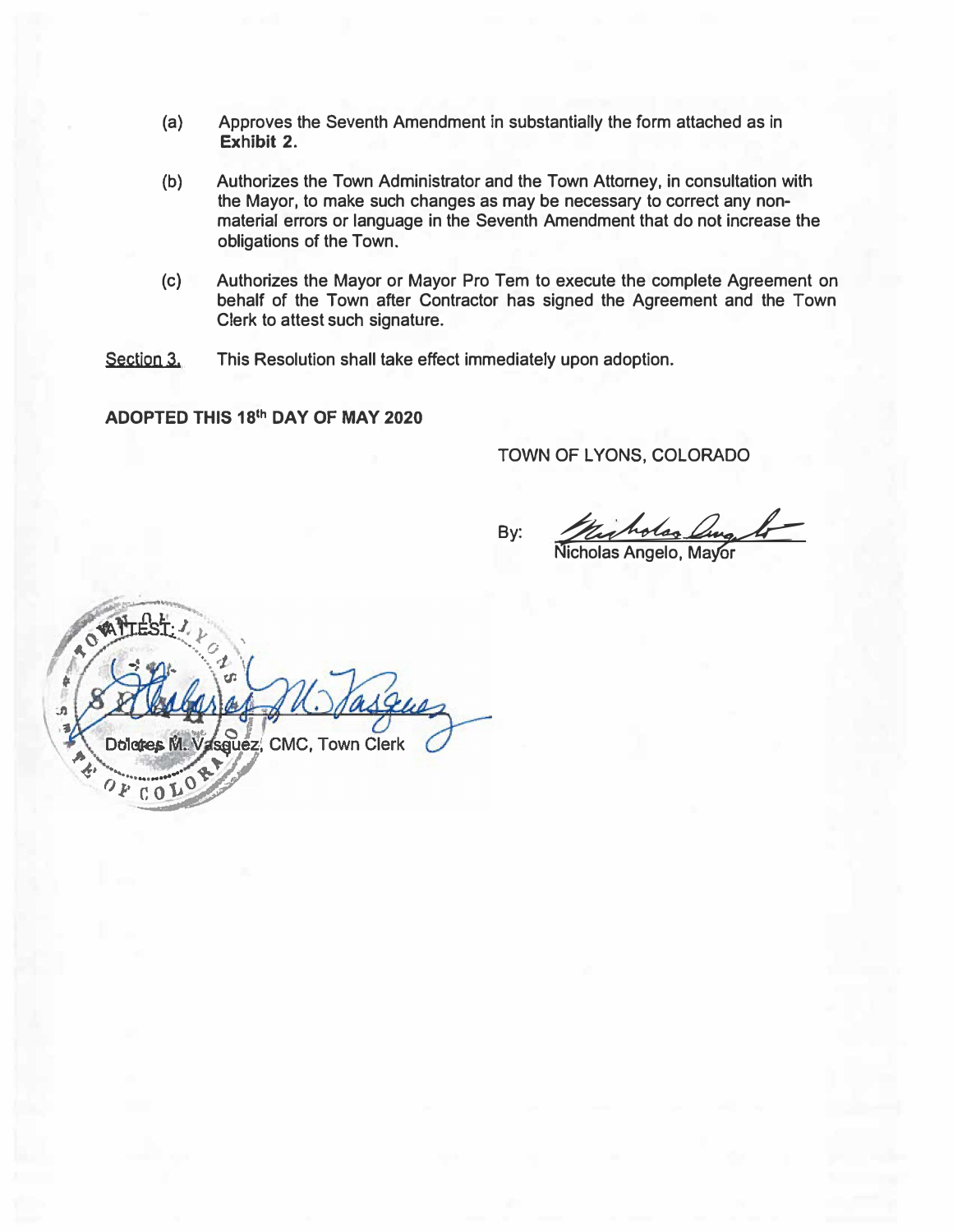## **EXHIBIT 1:**

# **OTAK, INC. - Proposal Request**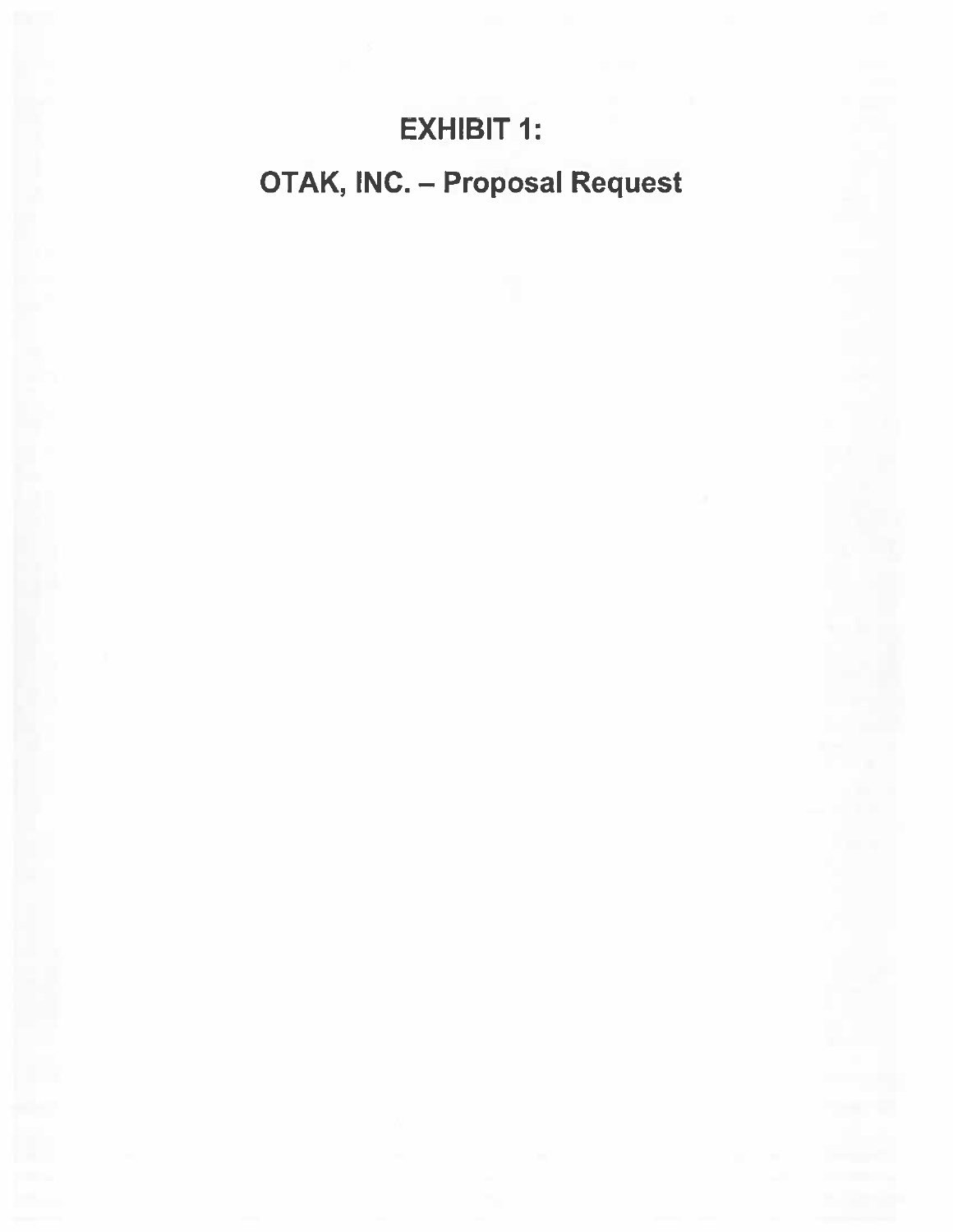

April 30, 2020

### **Tracy Sanders**

Town of Lyons 432 5th Avenue Lyons, CO 80540

### Re: **Town of Lyons ~ 2nd Avenue Bridge Replacement Stair Design ~ Seventh Amendment Request**

Dear Ms. Sanders;

Otak is submitting the following Amendment Request:

### **1. Stair Design**

During easement agreement negotiations with the property owners at 207 2<sup>nd</sup> Avenue and 196 2<sup>nd</sup> Avenue they requested access to their property from the proposed raised grade of 2<sup>nd</sup> Avenue. Due to FEMA requiring 4-feet of freeboard over the 100-year water surface elevation the retaining walls in front of the property owners is approximately 5-feet tall. Otak met with the property owners to discuss the stair design and incorporated the design into the 2<sup>nd</sup> Avenue Bridge Replacement plans. The stair design required revisions to the proposed retaining walls and pedestrian railing as well as custom detailing.

The total of this Additional Services request amounts to **\$6,967** for the above described tasks. Please see attached fee sheet for a detailed breakdown.

| Seventh Amendment                  | \$6,967.00   |
|------------------------------------|--------------|
| <b>TOTAL FOR Seventh AMENDMENT</b> | \$6,967.00   |
| <b>Original Contract Amount</b>    | \$211,292.00 |
| <b>Previous Amendments</b>         | \$202,180.00 |
| Sixth Amendment (This Request)     | \$6,967.00   |
| TOTAL REVISED CONTRACT AMOUNT      | \$420,439.00 |

Please call or email if you have questions regarding this Additional Services Request.

Respectfully Submitted,

**Sean Wilson Civil Project Engineer Otak, Inc.**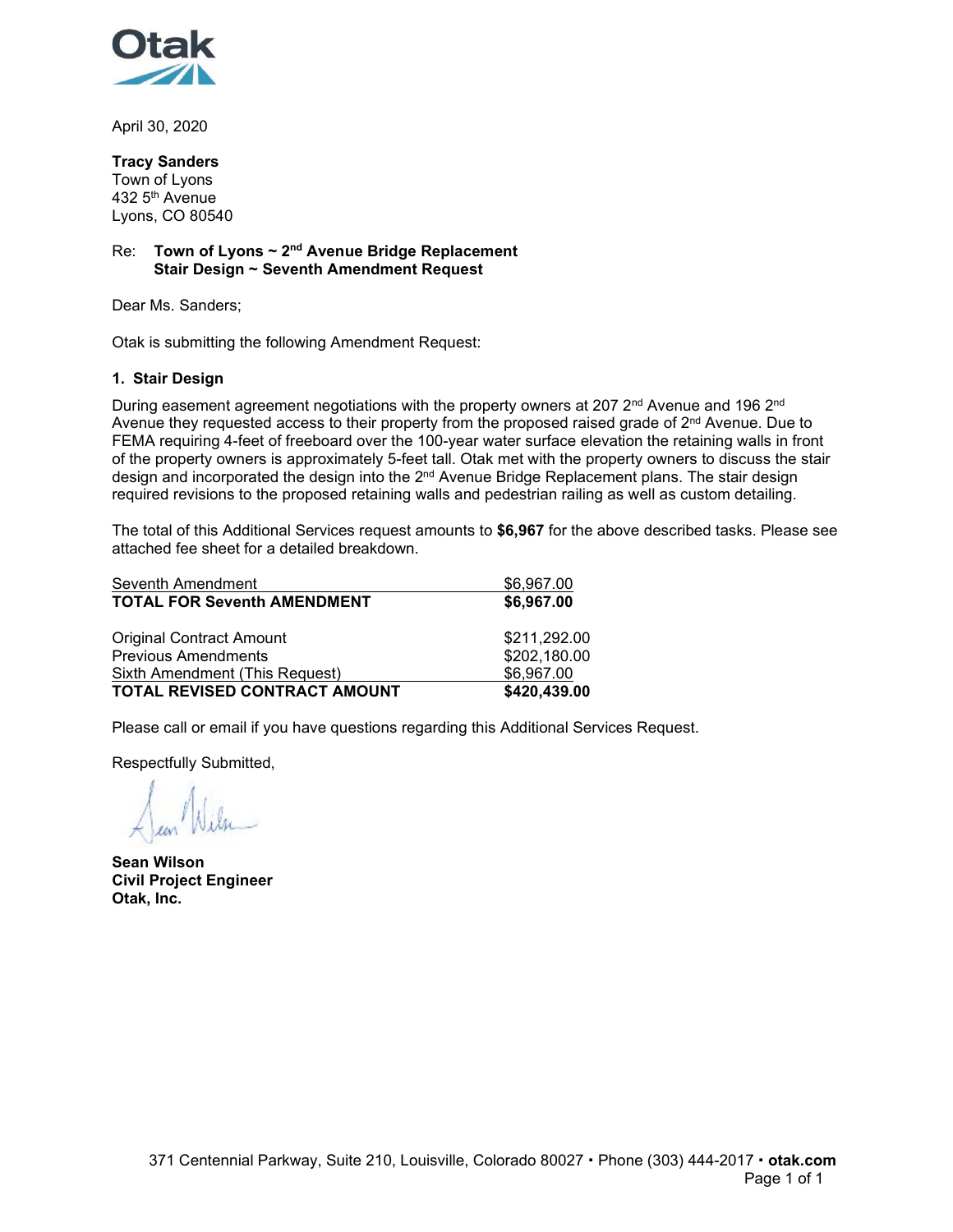# **EXHIBIT 2:** OTAK, INC. - AMENDMENT 7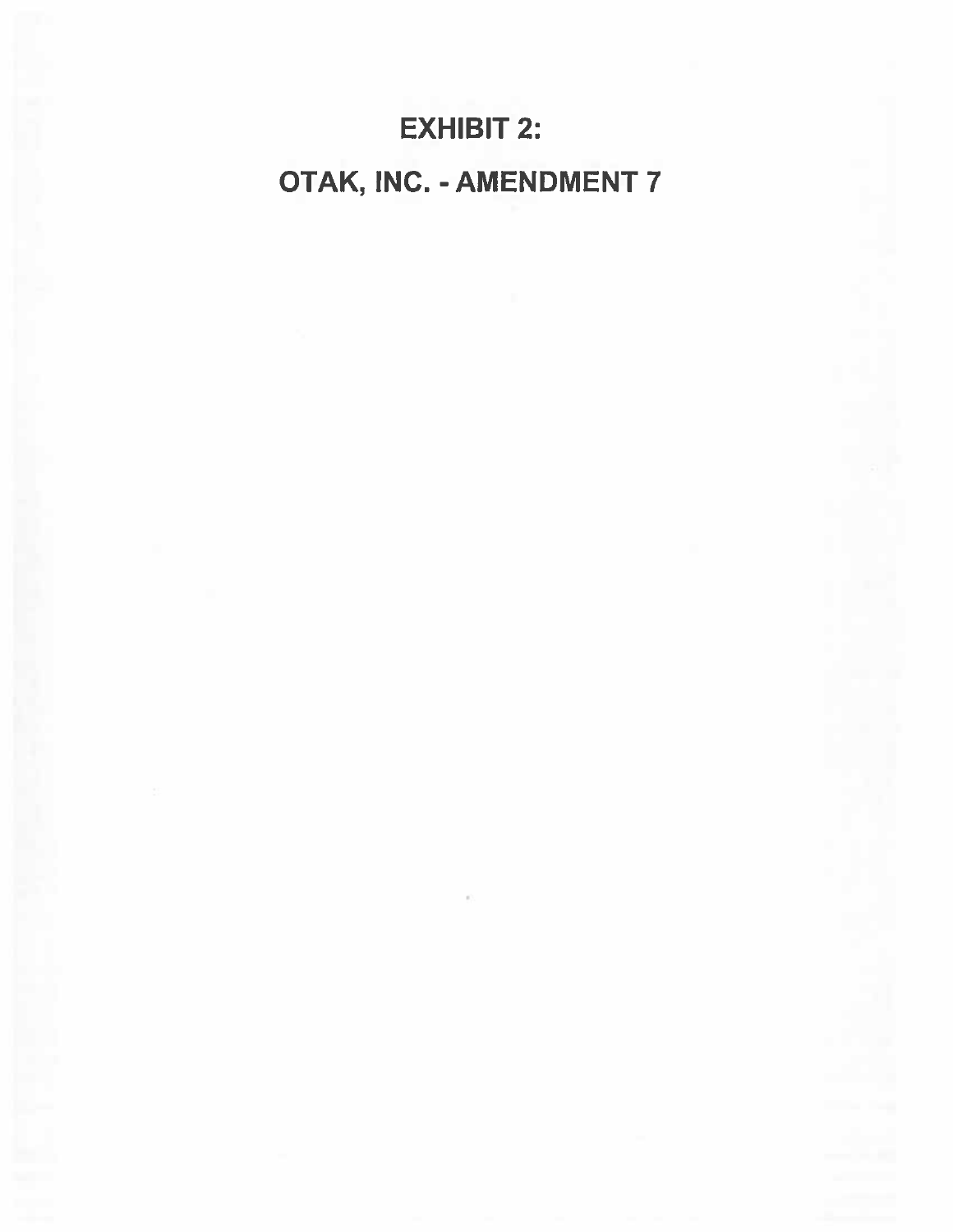### Town of Lyons, Colorado **SEVENTH AMENDMENT TO DISASTER RECOVERY SERVICES AGREEMENT**

### Drainage Design Services - 2<sup>nd</sup> Avenue and Bridge Project

THIS SEVENTH AMENDMENT TO DISASTER RECOVERY SERVICES AGREEMENT ("Amendment") is entered into by and between the TOWN OF LYONS, a statutory town of the State of Colorado, with offices at 432 5<sup>th</sup> Avenue, Lyons, Colorado, 80540 (the "Town"), and OTAK, INC. (Formerly Loris and Associates, Inc.), having a principal office address of 371 Centennial Parkway, Suite 210, Louisville, CO 80027 (the "Contractor"). The Town and the Contractor are individually referred to herein as a "Party" and collectively referred to herein as the "Parties."

### **RECITALS AND REPRESENTATIONS**

**WHEREAS, the Parties entered into that certain Disaster Recovery Professional Services** Agreement dated July 6, 2015 and executed by the Parties on July 10, 2015 (the "Agreement"); and

WHEREAS, the Agreement required the Contractor to provide Drainage Design Services for the 2<sup>nd</sup> Avenue and Bridge Project ("Capital Improvements") for the not-to-exceed amount of \$211,292.00, subject to the approval of the Federal Emergency Management Agency ("FEMA") as the funding agency; and

WHEREAS, to compensate the Contractor for re-designing the mitigation measures rejected by FEMA, the Parties modified the Agreement with the First Amendment to Disaster Recovery Services Agreement to increase the not-to-exceed amount of the Agreement by an additional TWENTY THOUSAND AND NO DOLLARS (\$20,000.00); and

WHEREAS, FEMA did not approve Contractor's 30% redesign of mitigation measures as proposed due to insufficient freeboard, and to secure FEMA's approval of the proposed mitigation measures, the Town will need to re-submit to FEMA portions of the 30% design FEMA with a revised bridge design, new plans and reports, and other related documents; and

**WHEREAS**, to compensate the Contractor for re-designing the mitigation measures rejected by FEMA, the Parties modified the Agreement with the Second Amendment to Disaster Recovery Services Agreement to increase the not-to-exceed amount of the Agreement by an additional FIFTY-TWO THOUSAND TWO HUNDRED DOLLARS AND NO CENTS (\$52,200.00);

**WHEREAS, the Parties then entered into that Third Amendment to the Original Agreement** dated October 23, 2018 to add additional services to layout the options for the 2<sup>nd</sup> Avenue alleyway related to the revised 30% bridge design for the neighbors as an illustration of the proposed access impacts for an additional ONE THOUSAND SEVEN HUNDRED TWENTY DOLLARS AND NO CENTS (\$1,720.00); and

WHEREAS, during the time of delay in the Project's design approval with FEMA, new state legislation was passed in the Colorado General Assembly regarding underground utility engineering and safety procedures; and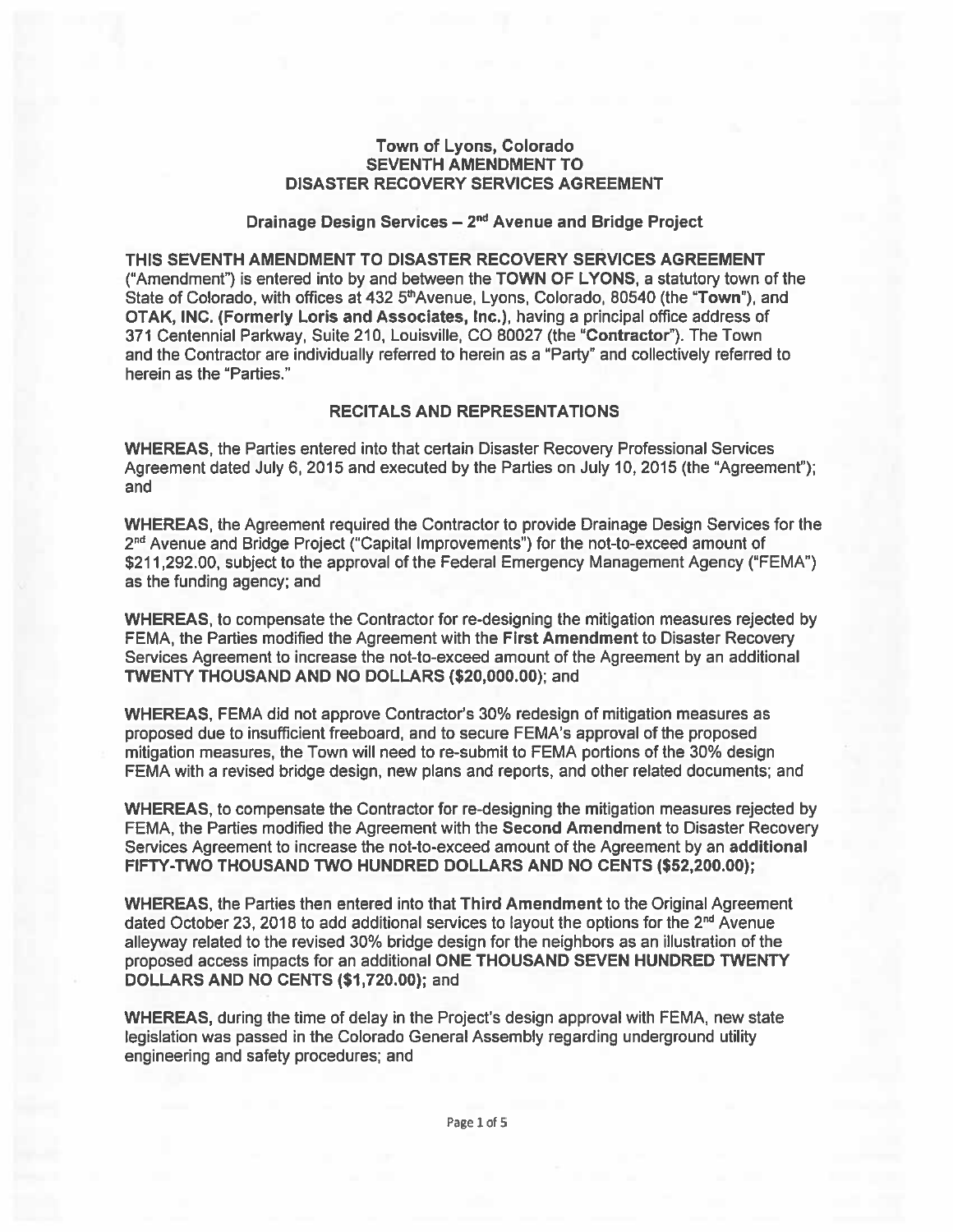WHEREAS, the project must comply with SB 18-167 regarding underground utility safety and a subsurface utility engineering (SUE) investigation of the project area must be completed and a report summarizing the findings must be recorded; and

WHEREAS, the Parties then entered into that Fourth Amendment to the Original Agreement dated December 10, 2019 to include Subsurface Utility Engineering work and additional construction oversight add services in which the contract total amount was increased by FORTY-THREE THOUSAND SEVEN HUNDRED THIRTY DOLLARS AND NO CENTS  $($43,730.00)$ ; and

WHEREAS, during the time of delay in the Project's design approval with FEMA (from 2016 to 2019), the endangered species habitat (Preble's Meadow Jumping Mouse), wetlands/ Waters of the US (WUS) and the overall environment within the project area have naturally changed over time, therefore the initial data collected in 2015 needed to be verified and updated in order to meet the 404 permit application requirements, and to allow the completion of the project's original scope of work; and

WHEREAS, pursuant to Resolution 2019-140 dated October 21, 2019, the Parties then entered into that Fifth Amendment to the Original Agreement with the Contractor for an environmental update which increased the contract total by FOUR THOUSAND EIGHT HUNDRED EIGHTY-NINE DOLLARS AND NO CENTS (\$4,889.00); and

WHEREAS, pursuant to Resolution 2020-67 dated April 20, 2020, the Parties then entered into that Sixth Amendment to the Original Agreement with the Contractor to complete the scope of work and new design standards set forth in the new CDOT bridge codes and engineering standards due to an unavoidable lapse in time between the initial 30% design submittal (2017) and 90% design submittal (2020), including design services, bid assistance, construction administration. SUE field work, billing rate updates, schedule and scope adjustments which increased the contract total by SEVENTY- NINE THOUSAND SIX HUNDRED FORTY-ONE DOLLARS AND NO CENTS (\$79,641.00); and

WHEREAS, the Contractor requires another amendment to the Original Agreement in order to revise the design for stairs to provide access for a property owner for an additional SIX THOUSAND NINE HUNDRED SIXTY-SEVEN DOLLARS AND NO CENTS (\$6,967.00) as outlined in Exhibit A for a new not-to-exceed contract total amount of FOUR HUNDRED TWENTY THOUSAND FOUR HUNDRED THIRTY-NINE DOLLARS AND NO CENTS (\$420,439.00) ("Seventh Amendment"); and

WHEREAS, Section 18 of the Agreement requires that amendments to the Agreement be in writing and signed by both Parties.

NOW, THEREFORE, in consideration of the mutual covenants and agreements of the Parties hereto, and other good and valuable consideration, the receipt and adequacy of which are hereby acknowledged, the Parties agree as follows:

- 1. Recitals. The foregoing recitals are true and correct and are incorporated herein by this reference as though set forth in full.
- 2. Original Terms and Conditions. Except as amended herein, the original terms and conditions of the Original Agreement remain in full force and effect.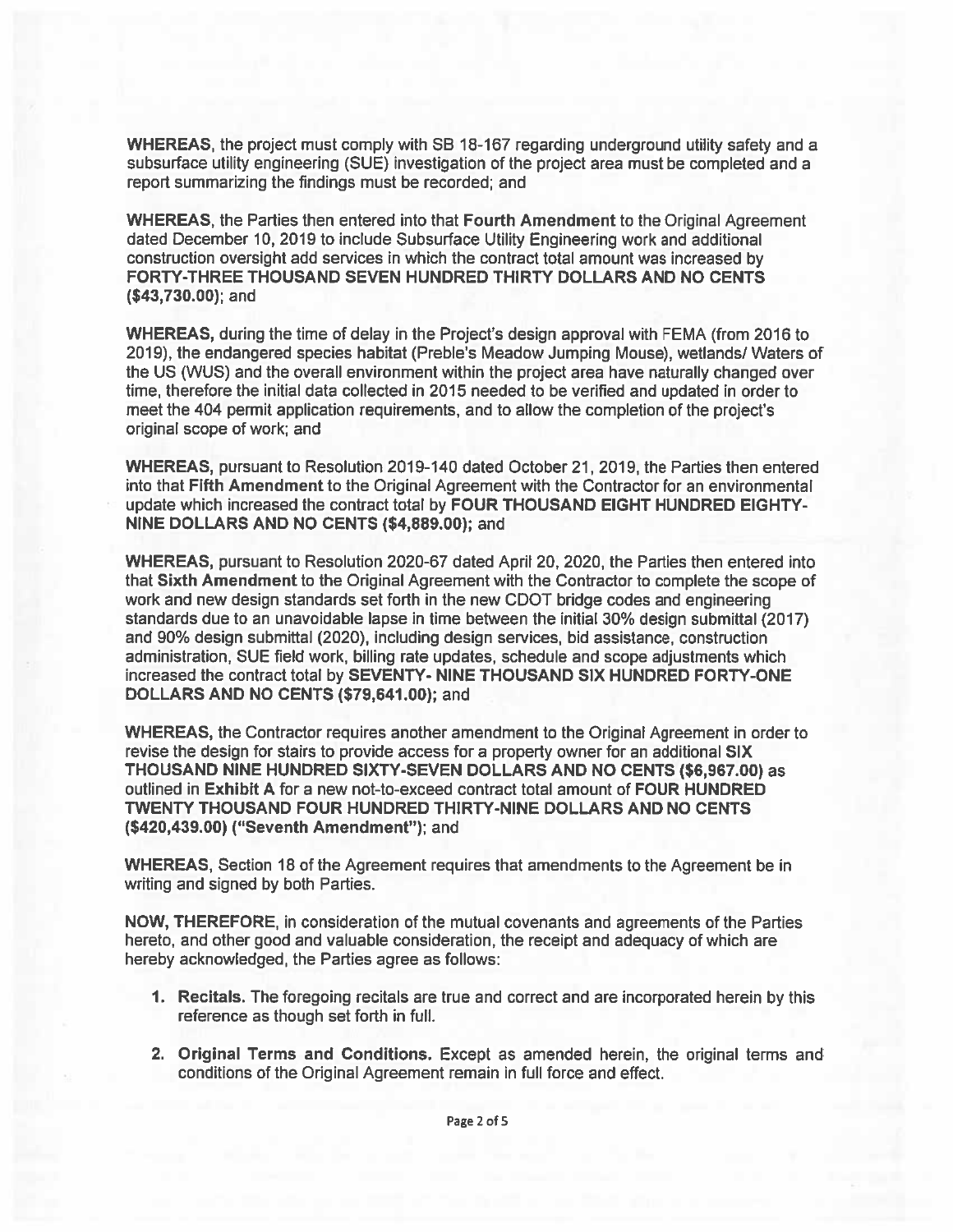- 3. Scope of Work. The Original Agreement is hereby amended by adding the documents that indicate the correct quantities and costs for the Project as set forth specifically in documents attached hereto as Exhibit A to this Seventh Amendment and incorporated herein by reference.
- 4. Contract Sum and Payment. The second sentence of Section 2.A of the Original Agreement is hereby amended to read as follows:

"Compensation to be paid hereunder, inclusive of all reimbursable expenses estimated at 1.5% of the total design fee, shall not exceed FOUR HUNDRED TWENTY THOUSAND FOUR HUNDRED THIRTY-NINE DOLLARS AND NO CENTS (\$420,439.00); unless such amendment is amended in accordance with the amendment requirements of this Contract."

- 5. Force and Effect of Amendment. Notwithstanding anything in the Original Agreement to the contrary, the Original Agreement shall be amended such that all references in the Original Agreement to "Agreement" shall refer to the Original Agreement as amended by this Seventh Amendment.
- 6. Conflict. This Seventh Amendment is and shall be construed as part of the Original Agreement. In case of any inconsistency between this Seventh Amendment and the Original Agreement, the provisions containing such inconsistency shall be reconciled with one another to the maximum extent possible, and then to the extent of any remaining inconsistency, the terms of this Seventh Amendment shall control.
- 7. Counterparts; Facsimile or Electronic Signature; Authority. The Parties hereto agree that this First Amendment may be executed in multiple counterparts which, when signed by all parties, shall constitute a binding agreement. The Parties further agree that this First Amendment may be executed by facsimile or electronic signature, and that any facsimile or electronic signature shall be binding upon the Party providing such signature as if it were the Party's original signature.

IN WITNESS WHEREOF, the Parties have executed this Seventh Amendment to this DISASTER RECOVERY SERVICES AGREEMENT, to be effective as of the date of mutual execution by the Parties. By the signature of its representatives below, each party affirms that it has taken all necessary action to authorize said representative to execute this SEVENTH Amendment.

REMAINDER OF PAGE LEFT INTENTIONALLY BLANK

**SIGNATURE PAGE FOLLOWS**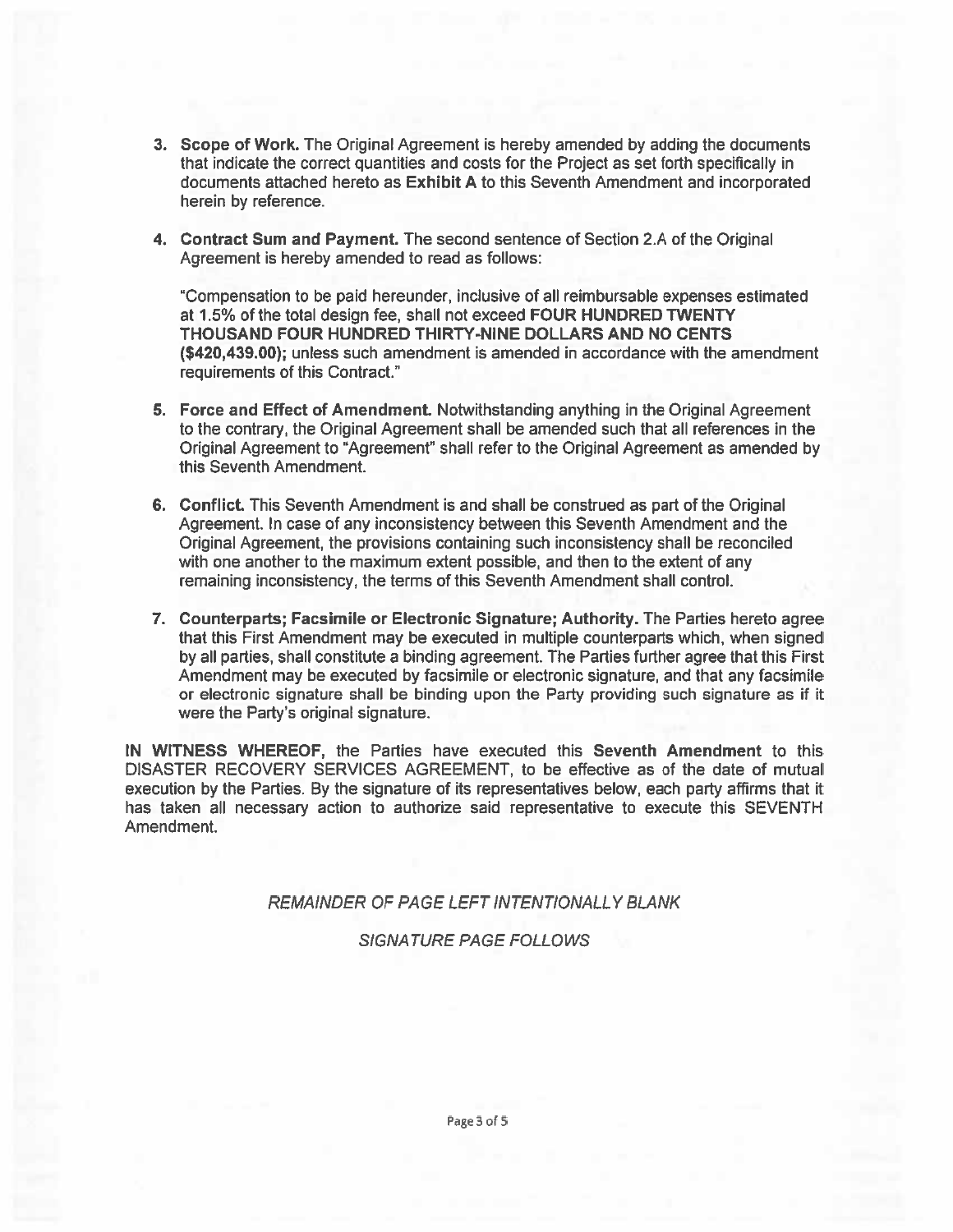THIS SEVENTH AMENDMENT TO THE DISASTER RECOVERY SERVICES AGREEMENT is executed and made effective as provided above.

**ESCINC, Town Clerk Dalores Mr** OFCOLO OTAK, INC.:

TOWN OF LYONS, COLORADO:

**Approval by:** 

By: Grichelas anach

Nicholas Angelo, Mayor

Printed name: Christine M. Bisio

By:

Its: Colorado Region Manager

Date of execution: May 20th  $-$ , 2020

Christine Bisio - 1 2020 05 20 09 08 41-0800

STATE OF ColoraDO<br>COUNTY OF BOULDER  $\mathcal{E}$ ) SS.

| The foregoing Seventh Amendment to the Disaster Recovery Services Agreement was<br>acknowledged before me this 20m day of MAY<br>Colorado Region MANAGER of OTAK, INC.<br>в | 2020 by Christine U. Bisid<br>as                                                                                                   |
|-----------------------------------------------------------------------------------------------------------------------------------------------------------------------------|------------------------------------------------------------------------------------------------------------------------------------|
| COLORADO CORPORATION<br>Witness my hand and official seal.<br>My commission expires: $\frac{\partial 3}{\partial k}$ /th / $\frac{\partial 2}{\partial k}$ .                | <b>SANDRA L STEWART</b><br><b>Notary Public - State of Colorado</b><br>Notary ID 20054010978<br>My Commission Expires Mar 18, 2021 |
| <b>Notary Public</b><br>(Required for all contracts (C.R.S. § 8-40-202(2)(b)(IV)))                                                                                          |                                                                                                                                    |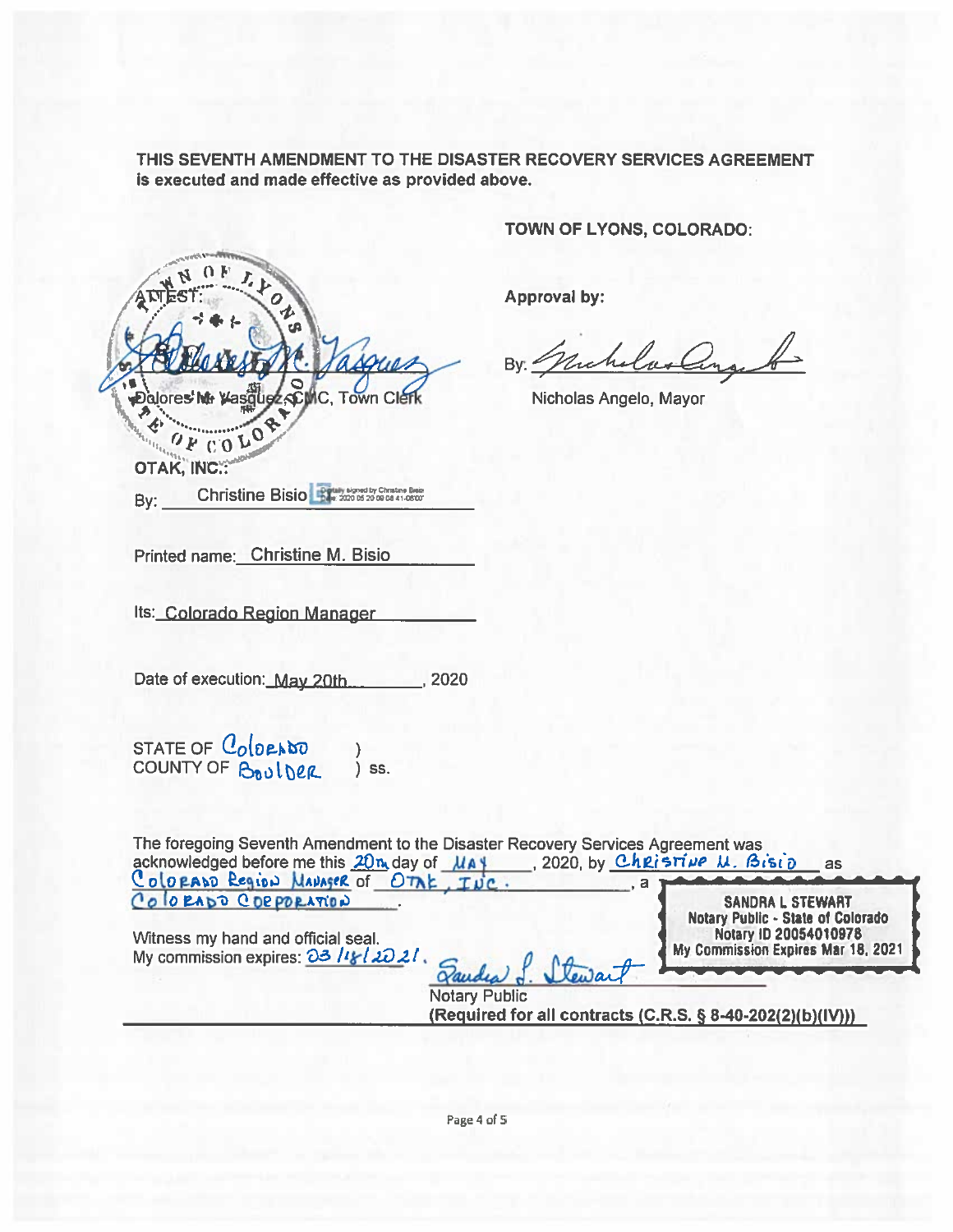### EXHIBIT A-

## **OTAK- Revised Cost Schedule**